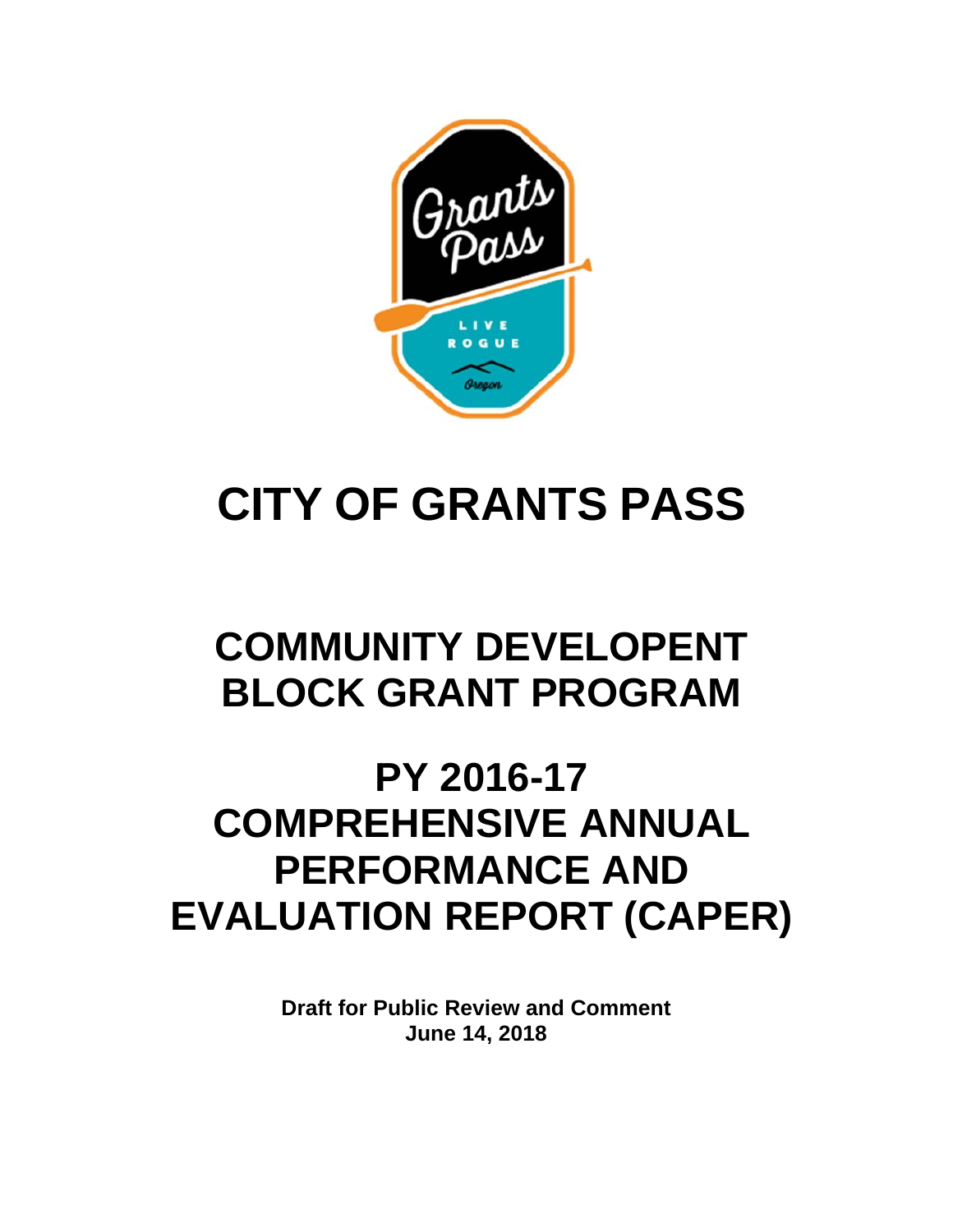## **CR-05 - Goals and Outcomes**

### **Progress the jurisdiction has made in carrying out its strategic plan and its action plan. 91.520(a)**

The City of Grants Pass is an entitlement jurisdiction that receives an annual allocation of Community Development Block Grant (CDBG) funds from the United States Department of Housing and Urban Development (HUD). As a recipient of CDBG funds, the City is required to prepare a five-year strategic plan that identifies and prioritizes community needs and establishes goals and objectives to meet those needs. This five-year plan is called the Consolidated Plan. Each year activities are funded to help meet community needs. Those activities are presented in the Annual Action Plan.

Each year the City is also required to provide the public and HUD with an assessment of its accomplishments towards meeting the goals and objectives identified in the Consolidated Plan. The report produced is called the Consolidated Annual Performance Evaluation and Report (CAPER). The CAPER evaluates achievements made by the City of the goals identified in the Annual Action Plan.

The Program Year 2016-17 Annual Action Plan was the second developed under the City's new CDBG program and the second year of activities implemented under the 2016-2017 Action Plan. HUD allocated \$300,069 in CDBG funding for activities during PY 2016-17, which was scheduled to begin on October 1, 2016. City staff and its grant recipients, who implement many of the activities listed in the Action Plan, began implementing projects in October, 2016. Some of those projects are still active. The program year ended on September 30, 2017.

Because of the delay in implementing some of the activities, this year's CAPER reflects, in some areas, a diminished amount of progress towards achieving the goals and objectives set forth in the Program Year 2016-17 Annual Action Plan. Other activities met or exceeded initial expectations and it is anticipated that the City and its grant recipients will revise target numbers now that better information is available. It is expected that any activities outstanding from PY 2016 will be completed during PY 2017-18. Accomplishments are shown in Table 1, below.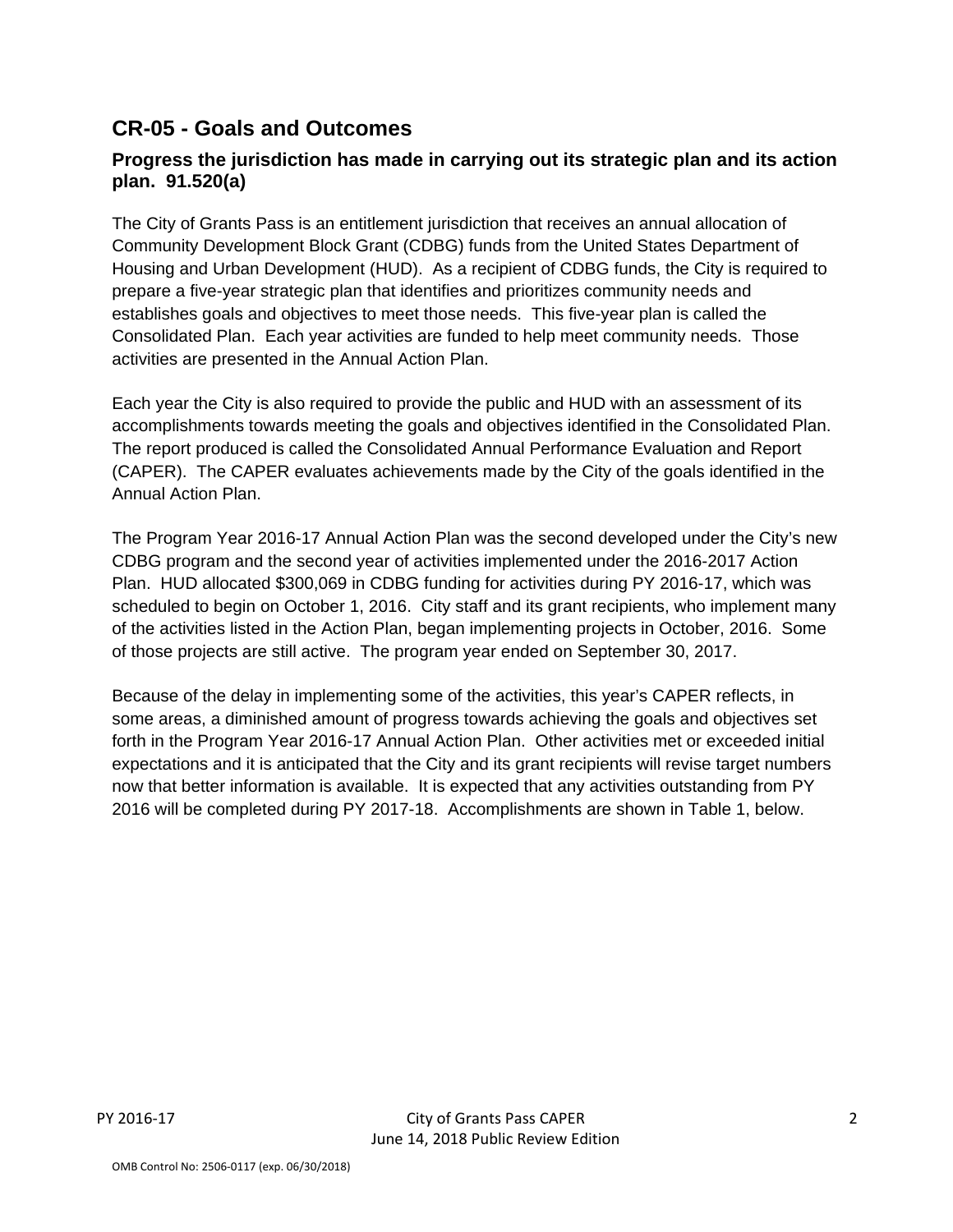**Comparison of the proposed versus actual outcomes for each outcome measure submitted with the consolidated plan and explain, if applicable, why progress was not made toward meeting goals and objectives. 91.520(g)**  Categories, priority levels, funding sources and amounts, outcomes/objectives, goal outcome indicators, units of measure, targets, actual outcomes/outputs, and percentage completed for each of the grantee's program year goals.

| Goal                                                           | Category                                | PY 2016<br>Source /<br>Amount | <b>Indicator</b>                                                                         | Unit of<br><b>Measure</b>    | <b>Expected</b><br>2015-19<br><b>Outcome</b> | <b>Actual</b><br>2015-19<br><b>Outcome</b> | <b>Five Year</b><br><b>Percent</b><br><b>Complete</b> | <b>Expected</b><br>2016<br>Program<br>Year | <b>Actual</b><br>2016<br>Program<br>Year | <b>Percent</b><br><b>Complete</b> |
|----------------------------------------------------------------|-----------------------------------------|-------------------------------|------------------------------------------------------------------------------------------|------------------------------|----------------------------------------------|--------------------------------------------|-------------------------------------------------------|--------------------------------------------|------------------------------------------|-----------------------------------|
| 1. Emergency<br>Housing<br>Assistance                          | <b>Homeless</b>                         | CDBG:<br>\$13,000             | Homelessness<br>Prevention                                                               | Persons<br>Assisted          | 25                                           | 77                                         | 308.00%                                               | 4                                          | 27                                       | 675.00%                           |
| 2. Homeowner<br>Weatherization<br>and Energy<br>Efficiency     | Affordable<br>Housing                   | CDBG:<br>\$45,000             | <b>Homeowner Housing</b><br>Rehabilitated                                                | Household<br>Housing<br>Unit | 44                                           | 10                                         | 27.73%                                                | 9                                          | 8                                        | 88.89%                            |
| $\overline{3}$ .<br>Microenterprise<br>education<br>assistance | Non-Housing<br>Community<br>Development | CDBG:<br>\$15,000             | Public service activities<br>other than<br>Low/Moderate Income<br><b>Housing Benefit</b> | Persons<br>Assisted          | 135                                          | 60                                         | 44.44%                                                | 30                                         | 44                                       | 146.67%                           |
| 4. Teen Training<br>Services                                   | Non-Housing<br>Community<br>Development | CDBG:<br>\$22,000             | Public service activities<br>other than<br>Low/Moderate Income<br><b>Housing Benefit</b> | Persons<br>Assisted          | 75                                           | 424                                        | 565.33%                                               | 13                                         | 161                                      | 1,238.46%                         |
| 5. Supportive<br>Services for<br>Homeless Youth                | <b>Homeless</b>                         | CDBG:<br>\$10,000             | Public service activities<br>other than<br>Low/Moderate Income<br><b>Housing Benefit</b> | Persons<br>Assisted          | 600                                          | 241                                        | 40.17%                                                | 150                                        | 241                                      | 160.67%                           |
| 6. Senior Meals<br>and 'Food and<br>Friends'                   | Non-Housing<br>Community<br>Development | CDBG:<br>\$155,000            | Public service activities<br>other than<br>Low/Moderate Income<br><b>Housing Benefit</b> | Persons<br>Assisted          | 15,100                                       | $\mathbf 0$                                | 0.00%                                                 | 15,100                                     | $\Omega$                                 | $0.00\%$                          |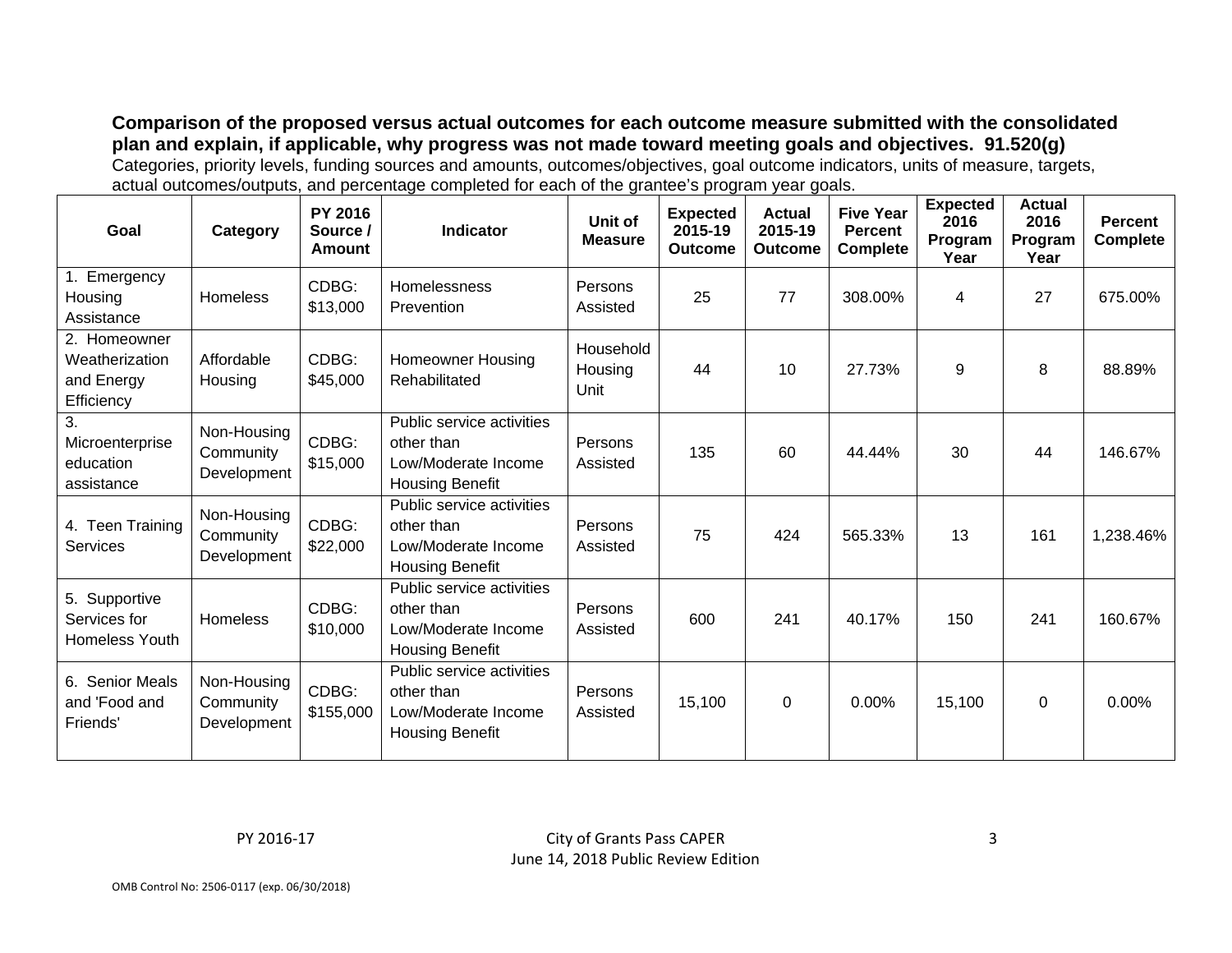| Rehab/Demolish<br>blighted<br>vacant/neglected<br>property | Non-Housing<br>Community<br>Development | CDBG:<br>\$20,000 | <b>Housing Code</b><br>Enforcement/Foreclosed<br><b>Property Care</b> | Household<br>Housing<br>Unit |    | $0.00\%$ |  | $0.00\%$ |
|------------------------------------------------------------|-----------------------------------------|-------------------|-----------------------------------------------------------------------|------------------------------|----|----------|--|----------|
| 8. Housing<br>Rehab, ADA<br>accessibility<br>improvements  | Affordable<br>Housing                   | CDBG:<br>\$45,000 | Homeowner Housing<br>Rehabilitated                                    | Household<br>Housing<br>Unit | 11 | $0.00\%$ |  | $0.00\%$ |

**Table 1 - Accomplishments – Program Year & Strategic Plan to Date** 

PY 2016‐17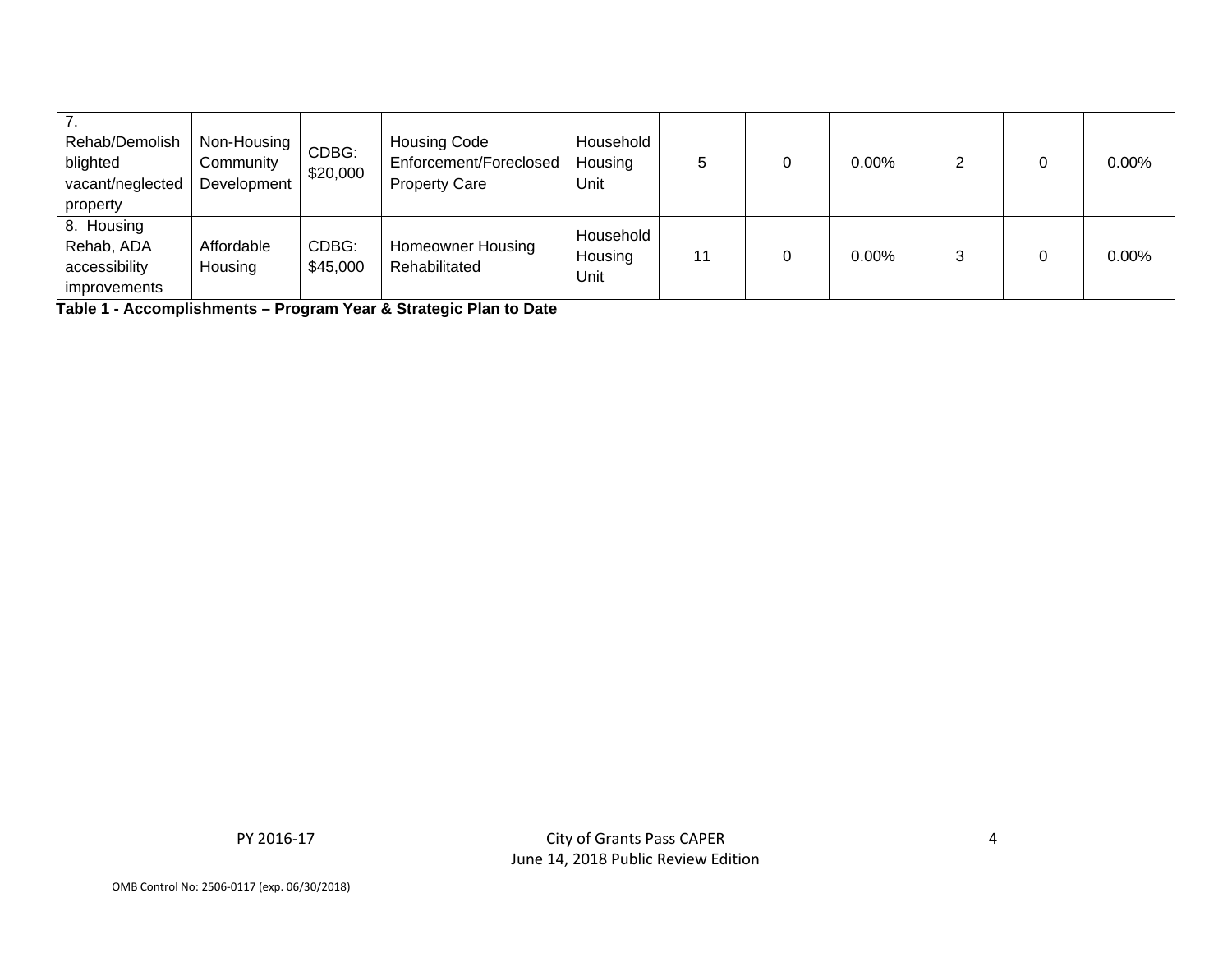**Assess how the jurisdiction's use of funds, particularly CDBG, addresses the priorities and specific objectives identified in the plan, giving special attention to the highest priority activities identified.** 

The City of Grants Pass has allocated funding to address the Consolidated Plan priorities and objectives in the PY 2016-17 Action Plan as listed below.

- 1. Emergency Housing Assistance: The Consolidated Plan identified the need to provide short-term financial assistance to those at risk of homelessness or the loss of utility services as a high priority to the community. The City partnered with the United Community Action Network to implement this program via UCAN's existing assistance network. It was estimated that the funds allocated to this activity would provide 5 individuals with short-term assistance; ultimately, the activity assisted 27 individuals in 10 households during the program year.
- 2. Homeowner Weatherization and Energy Efficiency: The Consolidated Plan identified the need to improve housing affordability, specifically through strategic weatherization upgrades aimed at reducing on-going utility bills, as a high priority. The City partnered with UCAN to implement this program, as this organization currently manages a weatherization program in connection with local utility providers and the Department of Energy. Limited use of this program was experienced during PY 2015-16; as such, some previous year's resources were available for continued use this year. During PY 2016-17, UCAN submitted 15 prospective applicants for receipt of weatherization funds. Eight projects were completed during the program year.
- 3. Microenterprise Education Assistance: The Consolidated Plan identified the provision of microenterprise education assistance as a high priority to the community. To meet this goal, the City partnered with the Small Business Development Center at Rogue Community College, with whom the City has worked on several similar projects in the past. The program provides a tuition waiver, funded by the City's CDBG program, to qualified LMI residents of Grants Pass. Due to the limited pool of eligible participants, the SBDC did not tap into their PY 2016-17 funding and is still exhausting funds from PY 15-16. During PY 16-17, the SBDC provided assistance to 44 eligible microentrepreneurs.
- 4. Teen Training Services: The Consolidated Plan identified the need to provide targeted assistance to LMI youth in the community that will foster economic opportunities for their future. The City partnered with the Boys and Girls Club of the Rogue Valley to provide tuition assistance to qualified LMI youth interested in participating in the Club's programming, which includes the recent addition of the Be Great by 8 initiative. The Club was able to provide assistance to 161 youth during the program year, far exceeding their goal of 15 youth assisted with CDBG funds.
- 5. Maslow Project: The Consolidated Plan identified the need to provide assistance to community youth who are currently homeless or at risk of becoming homeless. A new activity implemented during PY 2016-17 provided assistance to a local agency, the Maslow Project, to provide school-based services for youth aged 0-21 that attend schools in Grants Pass. Maslow Project utilized City CDBG funds to provide services to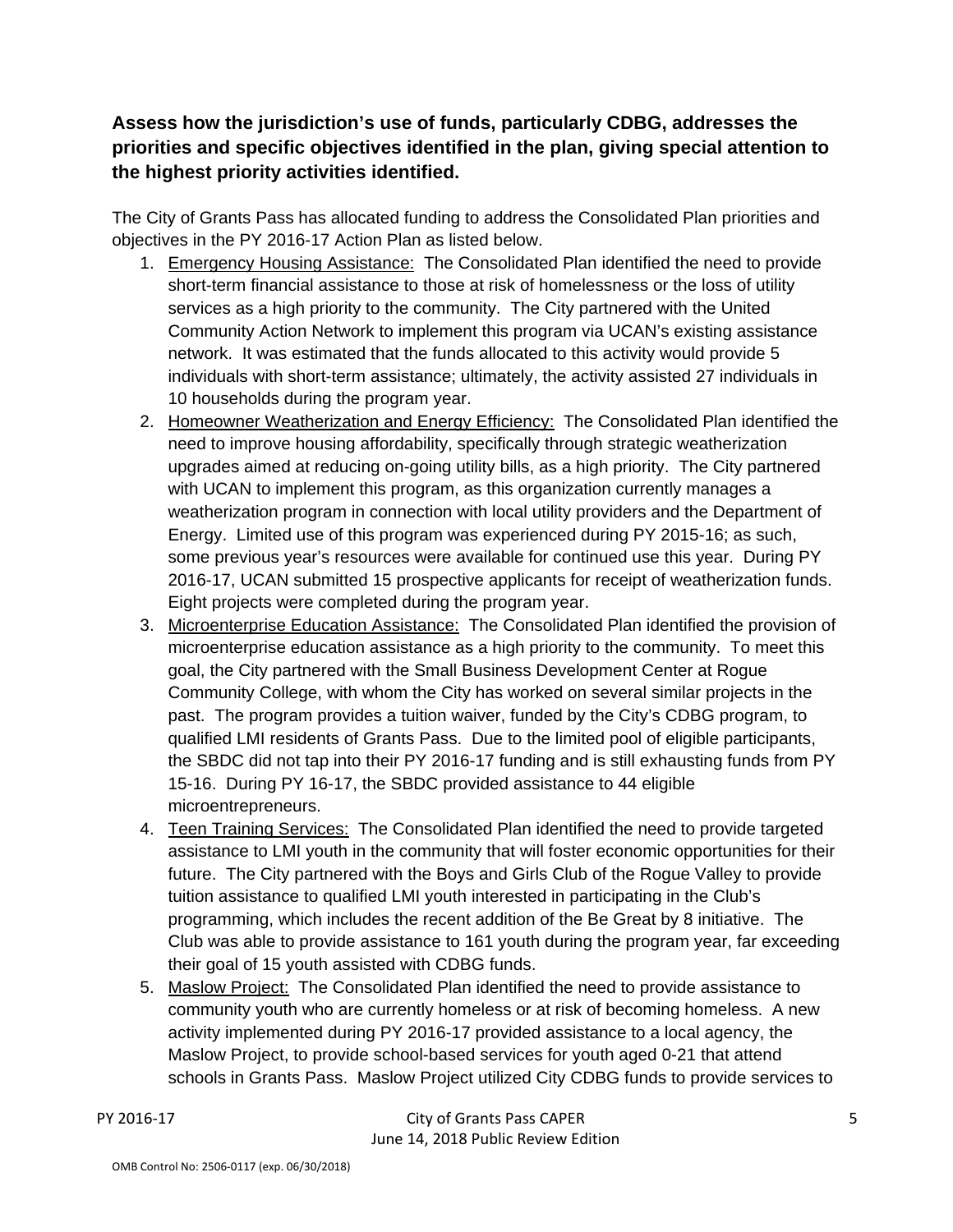241 homeless youth in Grants Pass, far exceeding the original goal of assisting 100 youth.

- 6. Food & Friends: The Consolidated Plan identified the need to provide a facility where elderly community members can meet for hot meals. Formerly known as Meals on Wheels, the Food & Friends Senior Meals facility is a new activity for PY 2016-17. The City allocated \$155,000 in PY 2016-17 CDBG funds to assist the Rogue Valley Council of Governments, the project owner, in purchasing a new facility. The City's funds are being leveraged against additional funds from the Oregon CDBG program, and the overall project is being administered by Josephine County. This project did not begin before September 30, 2017.
- 7. Neighborhood Blight Remediation: The Consolidated Plan identified the need to address spot blight conditions that are detrimental to the health, safety, and welfare of community members. To this end, the City allocated S20,000 in PY 2016-17 funds to demolish or otherwise remediate homes and other structures that are attractive nusciences to area youth. The action plan set a goal of 2 properties remediated; the project was not implemented during the program year, and that activity was moved to PY 2017-18 by amending the PY 2016-17 Action Plan.
- 8. Homeowner Rehabilitation: The Consolidated Plan identified the need to improve housing affordability, specifically through strategic rehabilitation projects aimed at addressing unmet rehabilitation needs for qualified LMI homeowners. These needs are above and beyond those that can be addressed through the weatherization program, and include repairs to the building envelope (roofing, siding, windows, etc.), systems (electrical, plumbing, HVAC, etc.), and the removal of architectural barriers. The City is partnering with UCAN to deliver this activity; the program has not yet been implemented.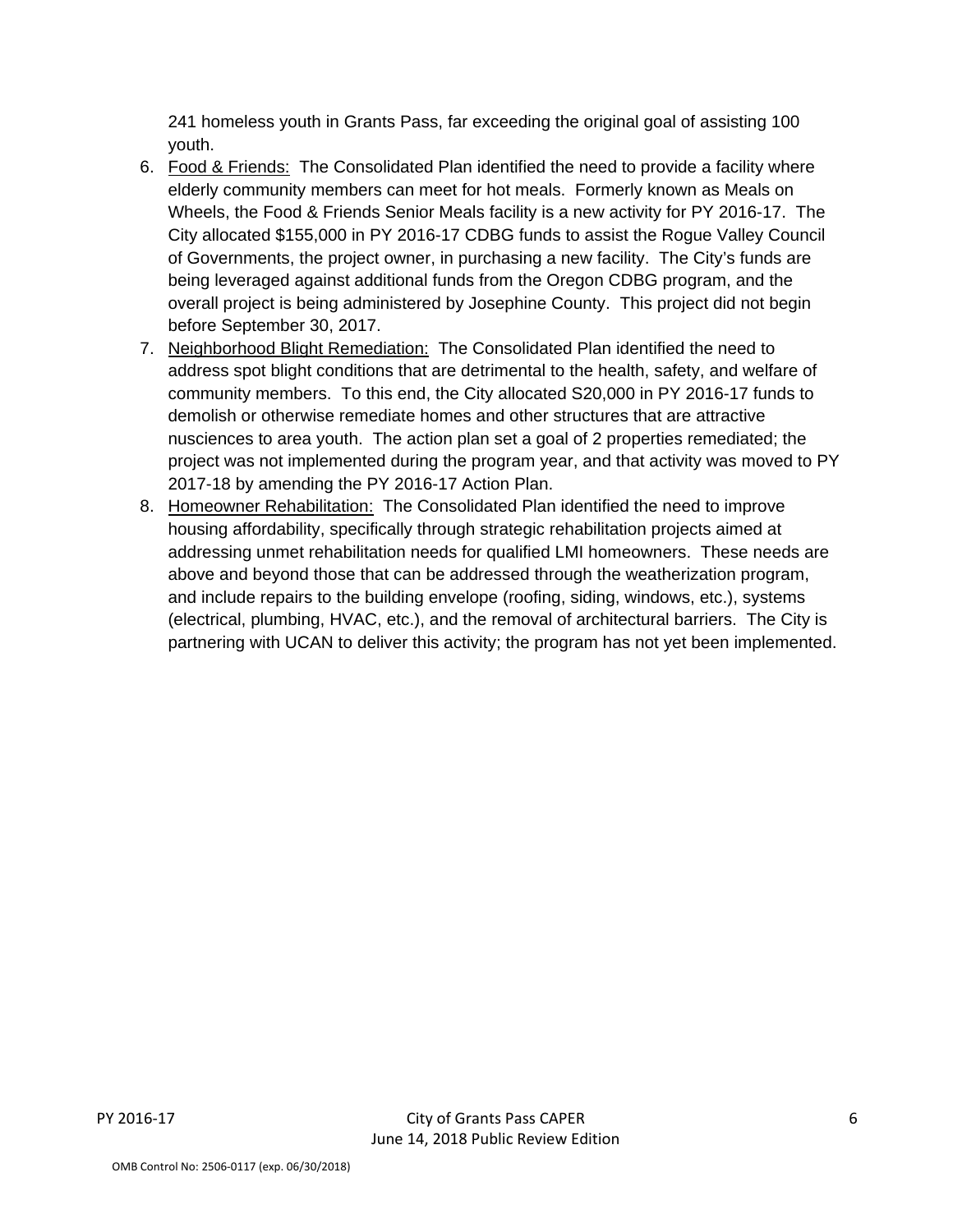## **CR-10 - Racial and Ethnic composition of families assisted**

**Describe the families assisted (including the racial and ethnic status of families assisted). 91.520(a)** 

|                                           | <b>CDBG</b> |
|-------------------------------------------|-------------|
| White                                     | 413         |
| <b>Black or African American</b>          | 16          |
| Asian                                     | 5           |
| American Indian or American Native        |             |
| Native Hawaiian or Other Pacific Islander |             |
| Other                                     | 42          |
| <b>Total</b>                              | 481         |
| Hispanic                                  | 62          |
| Not Hispanic                              |             |

## **Narrative**

During the 2016 program year, the City's CDBG program served 8 households and 473 Grants Pass residents through its public services, housing rehabilitation, and economic development activities. Of those assisted, 86% self-identified racially as white. Ethnically, 13% of residents served identified themselves of Hispanic/Latino origin.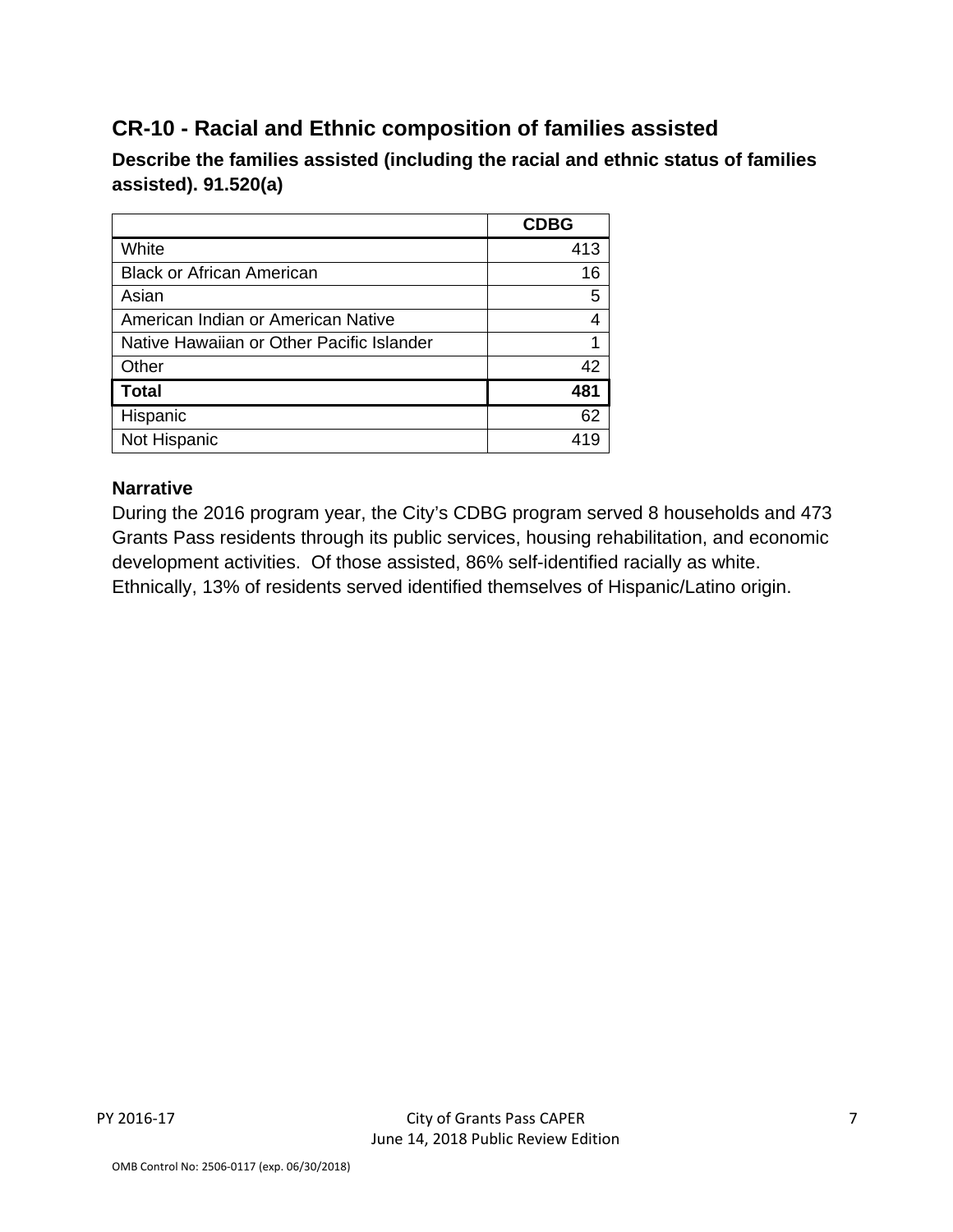## **CR-15 - Resources and Investments 91.520(a)**

| <b>Source of Funds</b> | <b>Source</b>   | <b>Resources Made</b><br>Available | <b>Amount Expended</b><br><b>During Program</b><br>Year |
|------------------------|-----------------|------------------------------------|---------------------------------------------------------|
| <b>CDBG</b>            | Public, federal | \$414,880                          | \$91,278                                                |

#### **Identify the resources made available**

**Table 3 - Resources Made Available** 

#### **Narrative**

The City of Grants Pass received \$300,069 in PY 2016-17 CDBG funds and had \$200,451 in PY 2015-16 funds remaining for a total of \$500,520 avaliable for allocation during the program year. The City expended \$92,941.60 in CDBG funds during PY 2016-17.

### **Identify the geographic distribution and location of investments**

| <b>Target Area</b> | <b>Planned Percentage</b> | <b>Actual Percentage</b> | <b>Narrative</b>   |
|--------------------|---------------------------|--------------------------|--------------------|
|                    | of Allocation             | of Allocation            | <b>Description</b> |
| Citywide           | 100                       | 100                      | Target area        |

**Table 4 – Identify the geographic distribution and location of investments** 

### **Narrative**

All CDBG funds allocated to the City are planned to be dedicated to activities that take place citywide. To achieve this, the City utilizes a low-moderate limited clientele process.

## **Leveraging**

**Explain how federal funds leveraged additional resources (private, state and local funds), including a description of how matching requirements were satisfied, as well as how any publicly owned land or property located within the jurisdiction that were used to address the needs identified in the plan.** 

The CDBG program has no requirement for a local match. That fact notwithstanding, recipients of CDBG funds from the City frequently use other resources to augment and expand programming. For example:

- The Boys and Girls Club of the Rogue Valley leveraged a total of \$15,139.30 in grant funding obtained from the Oregon Youth Development Council to assist in funding necessary for staff, supplies, and incentives for the Be Great by 8 program for middle school teens. An uncalculated amount of assistance was obtained from community volunteers and local businesses that hosted tours for the Club's activities.
- The Maslow Project leveraged a total of \$41,250 in additional resources to provide services for homeless youth.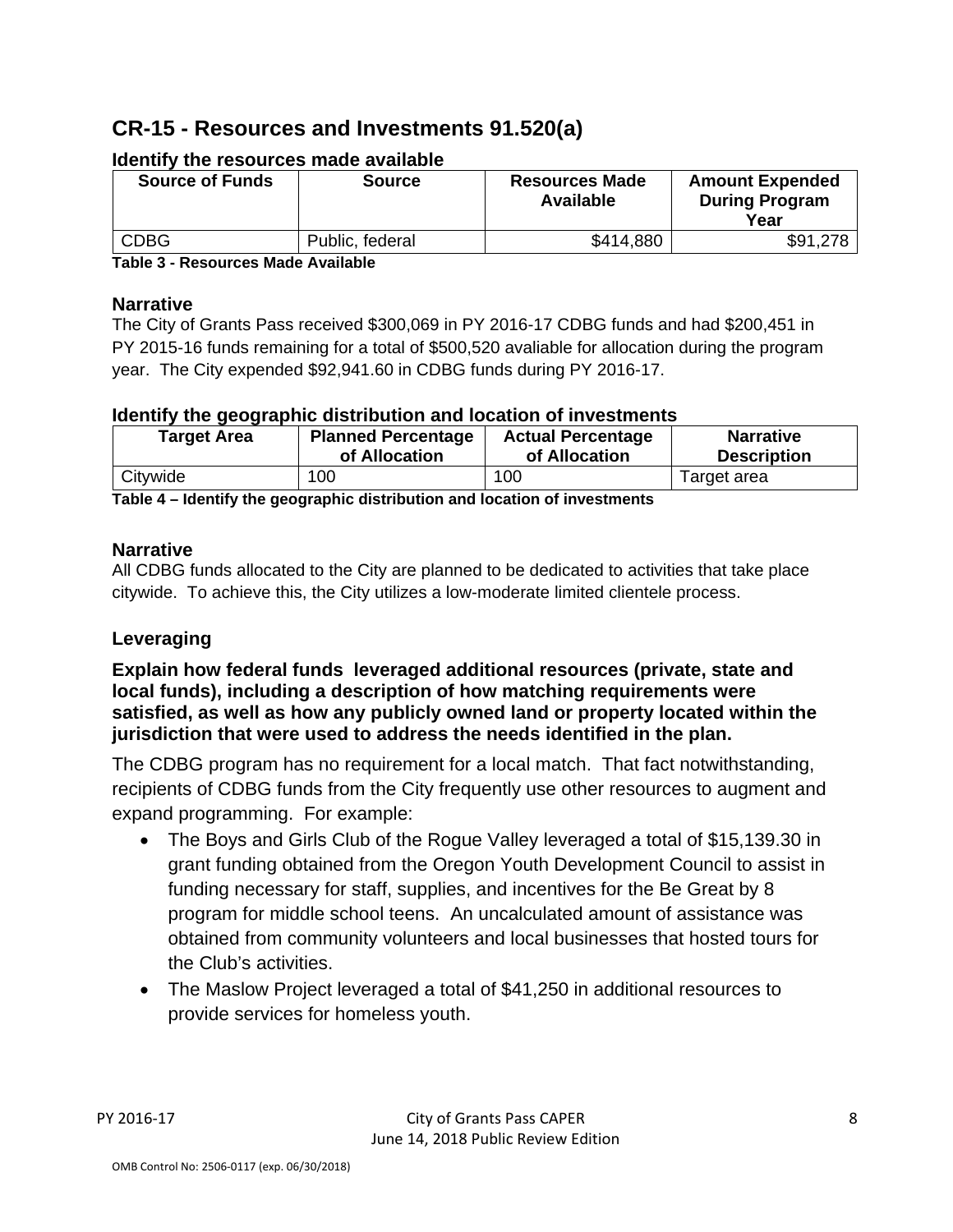## **CR-20 - Affordable Housing 91.520(b)**

**Evaluation of the jurisdiction's progress in providing affordable housing, including the number and types of families served, the number of extremely lowincome, low-income, moderate-income, and middle-income persons served.** 

|                                       | <b>One-Year Goal</b> | <b>Actual</b> |
|---------------------------------------|----------------------|---------------|
| Number of Homeless households to be   |                      |               |
| provided affordable housing units     |                      |               |
| Number of Non-Homeless households to  |                      |               |
| be provided affordable housing units  |                      |               |
| Number of Special-Needs households to |                      |               |
| be provided affordable housing units  |                      |               |
| <b>Total</b>                          |                      |               |

#### **Table 5 – Number of Households**

|                                        | <b>One-Year Goal</b> | <b>Actual</b> |
|----------------------------------------|----------------------|---------------|
| Number of households supported through |                      |               |
| <b>Rental Assistance</b>               | 4                    | 10            |
| Number of households supported through |                      |               |
| The Production of New Units            | 0                    |               |
| Number of households supported through |                      |               |
| <b>Rehab of Existing Units</b>         | 12                   | 8             |
| Number of households supported through |                      |               |
| <b>Acquisition of Existing Units</b>   | 0                    |               |
| <b>Total</b>                           | 16                   | 18            |

**Table 6 – Number of Households Supported** 

#### **Discuss the difference between goals and outcomes and problems encountered in meeting these goals.**

The City's Program Year 2016-17 Action Plan did not anticipate the provision of providing additional affordable housing units in the community, which is reflected in Table 6, above. The City did anticipate providing resources to those at risk of becoming homeless through the Emergency Housing Assistance program administered by UCAN. The City anticipated assisting 4 households with Emergency Housing Assistance funding during the program year; in reality, 10 households were able to receive assistance.

The Homeowner Weatherization project, also administered by UCAN, increased its utilization in PY 2016-17 over the previous year. A goal of 9 projects was set, and 15 potential projects were screened for eligibility. Ultimately, 8 households were selected to receive weatherization improvement assistance for PY 2016-17. That endeavor provided cost-saving energy improvements to eight Grants Pass households during the program year.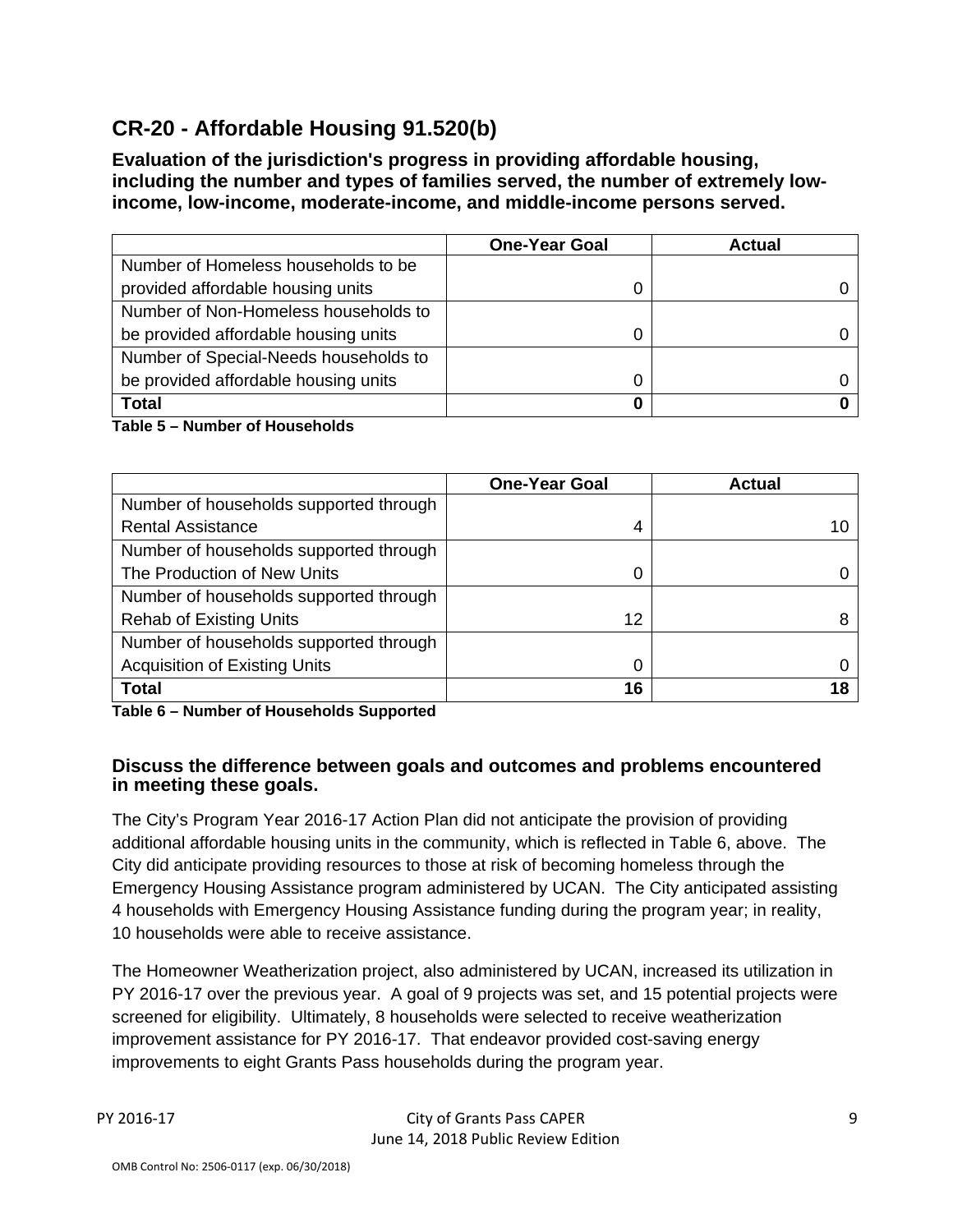Finally, a goal of rehabilitating three housing units was set for the program year. This project was not able to be implemented before the end of the year.

#### **Discuss how these outcomes will impact future annual action plans.**

This year's outcomes do not have a direct impact on future annual action plans. The City will continue to actively work on affordable housing and housing rehab projects in the upcoming project years.

#### **Include the number of extremely low-income, low-income, and moderate-income persons served by each activity where information on income by family size is required to determine the eligibility of the activity.**

| <b>Number of Persons Served</b> | <b>CDBG Actual</b> |
|---------------------------------|--------------------|
| <b>Extremely Low-income</b>     | 359                |
| Low-income                      |                    |
| Moderate-income                 |                    |
| Total                           | 466                |

**Table 7 – Number of Persons and Households Served** 

#### **Narrative Information**

In Program Year 2016-17, the City's CDBG program served 481 persons and households with new or expanded access to community services. Of those, 466 (97%) qualified as extremely low-, low-, or moderate-income persons.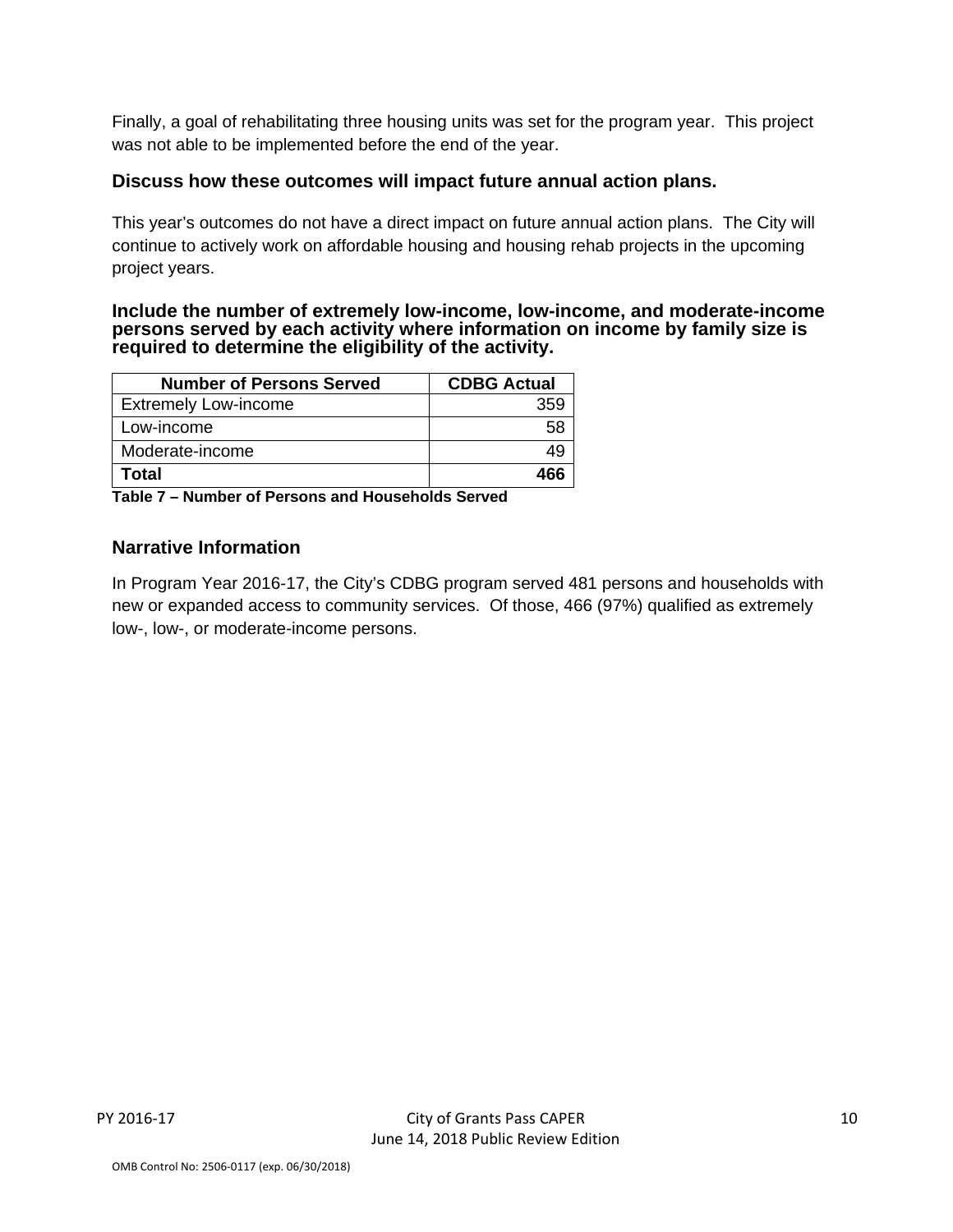## **CR-25 - Homeless and Other Special Needs 91.220(d, e); 91.320(d, e); 91.520(c)**

## **Evaluate the jurisdiction's progress in meeting its specific objectives for reducing and ending homelessness through:**

## **Reaching out to homeless persons (especially unsheltered persons) and assessing their individual needs**

As described in the Consolidated Plan, the City has been working with local Continuums of Care to reach the local homeless population during Program Year 2016-17. This year saw the forging of a partnership with the Maslow Project, a local agency whose sole purpose is to reach homeless youth, aged 0-21, assessing their individual needs, and connecting them to community resources. Additionally, Hearts With a Mission opened their new homeless youth shelter in Grants Pass with assistance from the City using non-CDBG resources. The City has also been working with UCAN, an agency that works directly with homeless persons in the community, to prevent homelessness resulting from eviction.

## **Addressing the emergency shelter and transitional housing needs of homeless persons**

No activities in the Program Year 2016-17 Action Plan address the emergency shelter and transitional housing needs of local homeless persons. The Consolidated Plan identified additional shelter space to address this need; as such, the City has included activities in its Program Year 2017-18 Action Plan to begin work with local organizations on this issue.

**Helping low-income individuals and families avoid becoming homeless, especially extremely low-income individuals and families and those who are: likely to become homeless after being discharged from publicly funded institutions and systems of care (such as health care facilities, mental health facilities, foster care and other youth facilities, and corrections programs and institutions); and, receiving assistance from public or private agencies that address housing, health, social services, employment, education, or youth needs** 

The Consolidated Plan identifies the prevention of homelessness as a high priority to the community and dedicates CDBG funding to local agencies that provide emergency housing assistance to those at risk of becoming homeless. To that end, the City partnered with UCAN during Program Year 2016-17 to provide emergency housing assistance to households at immediate risk of eviction or the disconnection of utilities due to financial emergencies. UCAN was able to provide assistance to 10 households and prevent the eviction or termination of utility services for 27 individuals during the Program Year.

The City also partnered with the Maslow Project during PY 2016-17 to provide outreach and

PY 2016-17 City of Grants Pass CAPER June 14, 2018 Public Review Edition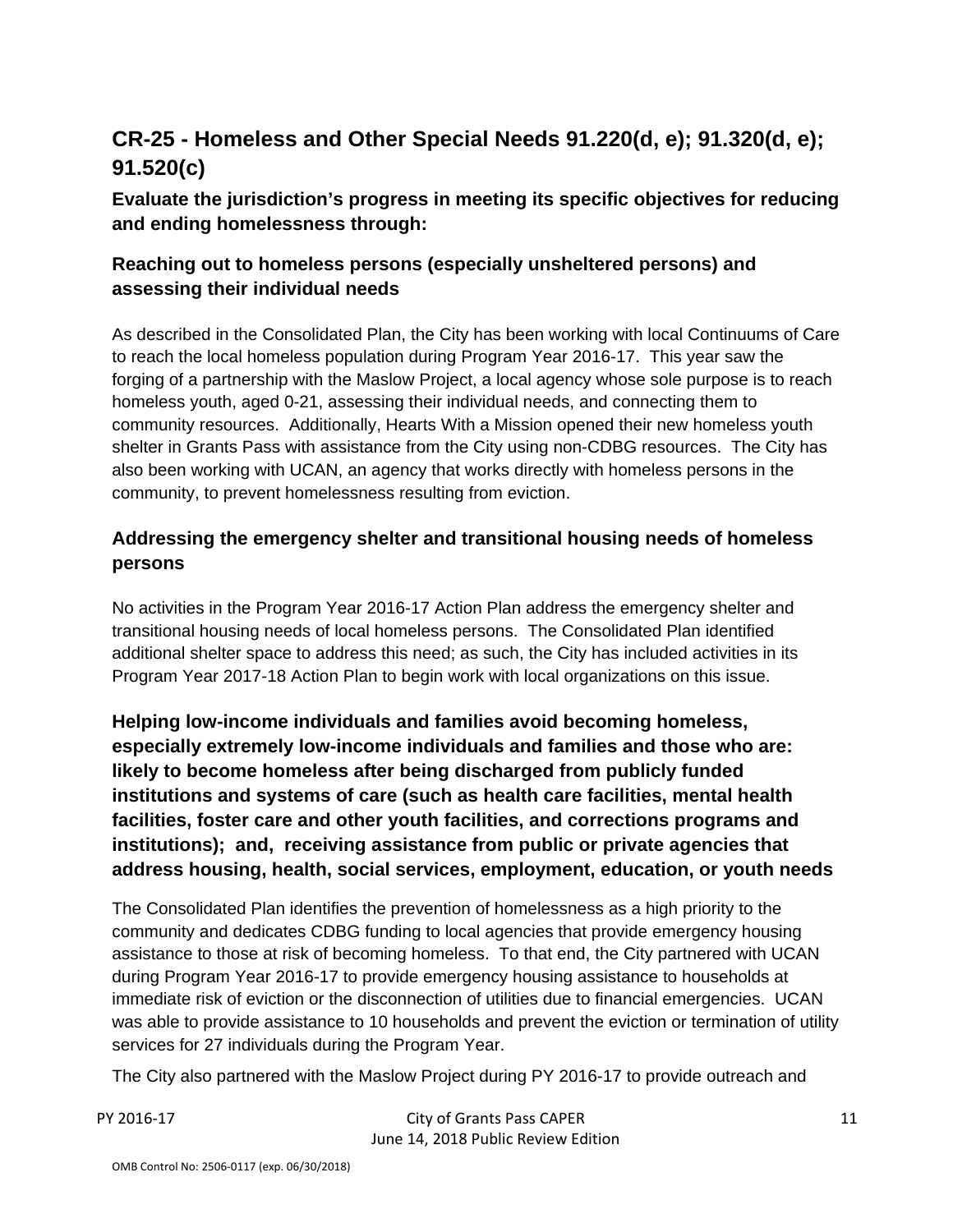services to homeless youth aged 0-21. With assistance from the City, Maslow Project was able to provide additional services to 241 homeless school children during the program year.

The City does not have any additional information on individuals that are or have been discharged from publicly-funded institutions, nor does the City have any direct information regarding those who are receiving assistance from public or private agencies.

**Helping homeless persons (especially chronically homeless individuals and families, families with children, veterans and their families, and unaccompanied youth) make the transition to permanent housing and independent living, including shortening the period of time that individuals and families experience homelessness, facilitating access for homeless individuals and families to affordable housing units, and preventing individuals and families who were recently homeless from becoming homeless again** 

The Consolidated Plan identifies the need for transitional housing as a high priority. No resources were dedicated during PY 2016-17 to address this need; however, the City has identified resources in Program Year 2017-18 to begin tackling this issue.

## **CR-30 - Public Housing 91.220(h); 91.320(j)**

## **Actions taken to address the needs of public housing**

There is no public housing in Grants Pass and no activities associated with public housing are included within the Consolidated Plan.

## **Actions taken to encourage public housing residents to become more involved in management and participate in homeownership**

None. Not applicable.

## **Actions taken to provide assistance to troubled PHAs**

None. Not applicable.

## **CR-35 - Other Actions 91.220(j)-(k); 91.320(i)-(j)**

**Actions taken to remove or ameliorate the negative effects of public policies that serve as barriers to affordable housing such as land use controls, tax policies affecting land, zoning ordinances, building codes, fees and charges, growth limitations, and policies affecting the return on residential investment. 91.220 (j); 91.320 (i)** 

PY 2016-17 City of Grants Pass CAPER The City's land use policies support affordable housing, including provisions for a wide array of housing types to meet diverse housing needs. Despite that, there has been little response from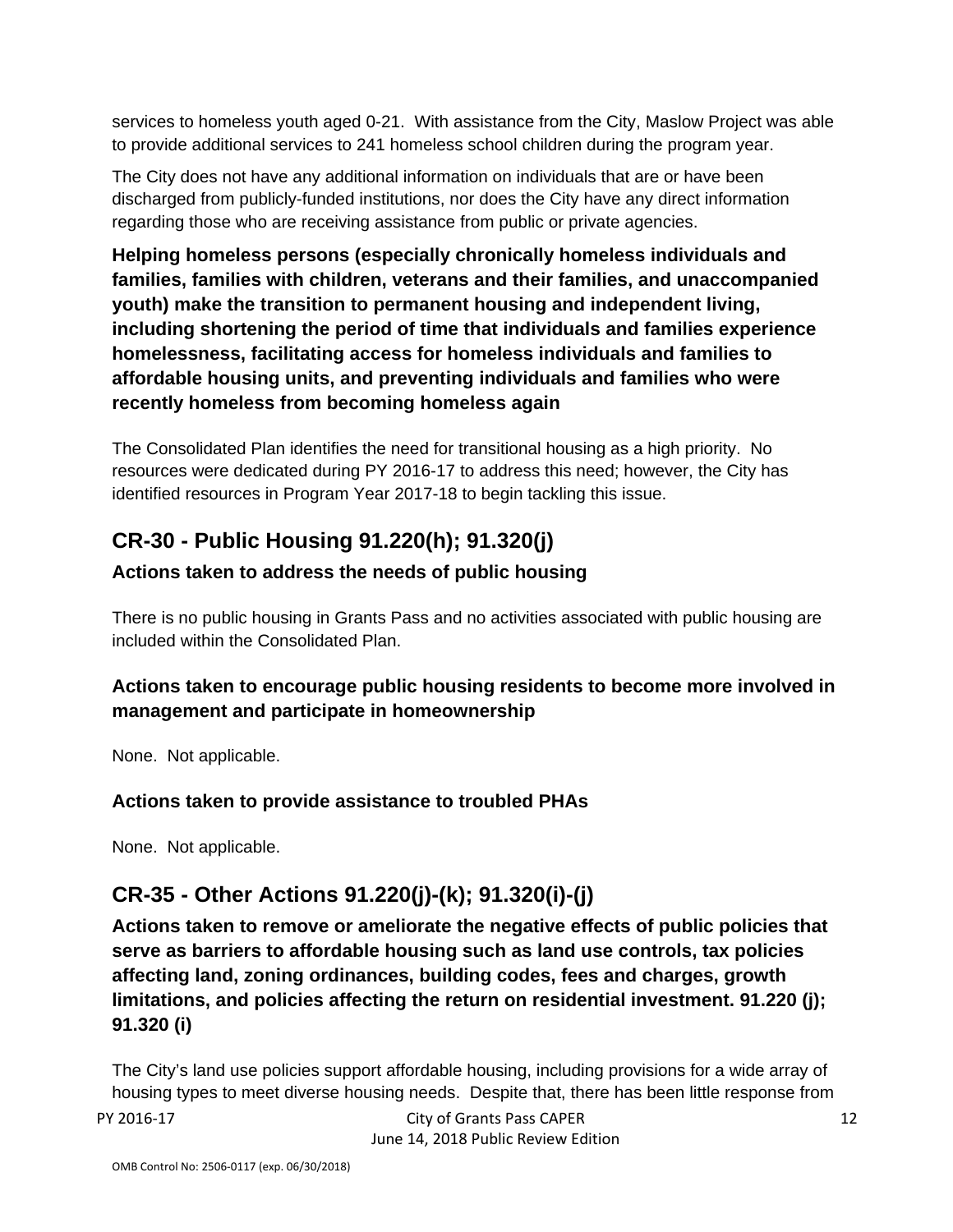the local development community in the construction of additional affordable housing units. To ascertain why, the City spearheaded an ad hoc group, consisiting of representatives from many housing advocacy groups and housing providers in the community, to determine the full scope of the housing problem. The group's intial purpose was to connect housing providers with resources, and to score some "small wins" in providing or sustaining affordable housing units. This included facilitating the renovation and occupancy of a 10-unit apartment complex, which had purchased by an agency hoping to utilize the facility as a supportive housing complex for individuals undergoing substance abuse treatment. When that did not materialize, the units sat vacant and deterioriating. However, the housing group was able to help find other agencies that could help fund renovation and management of the complex, bringing those affordable units back on line. Ultimataly, the City's elected officials took notice of these efforts and responded by establishing a standing Housing Advisory Committee, made up of housing advocates and providers, and supported by City staff, which is currently seeking a multi-faceted solution to address the affordable housing crisis facing our community.

## **Actions taken to address obstacles to meeting underserved needs. 91.220(k); 91.320(j)**

As described in the Program Year 2016-17 Action Plan, the City worked with local agencies, including UCAN, the Boys and Girls Club, the local Small Business Development Center, and the Maslow Project to address obstacles to meeting the needs of underserved residents of Grants Pass. The City expended its reach during the Program Year while developing its priority activities for the upcoming 2017-18 Action Plan.

## **Actions taken to reduce lead-based paint hazards. 91.220(k); 91.320(j)**

The majority of activies undertaken as part of the City's CDBG program for PY 2016-17 did not have an impact on lead-based paint exposure. However, the City does provide information on lead-based paint in the Community Development office at City Hall. UCAN, the City's partner in the weatherization program, followed all Oregon lead-based paint requirements, including testing for the presence of LBP, providing information to homeowners regarding the hazards of LBP, and complying with all LBP safe practices during the weatherization improvements.

## **Actions taken to reduce the number of poverty-level families. 91.220(k); 91.320(j)**

During the 2016-17 Program Year, the City took the following actions to reduce the number of poverty-level families:

- Provided CDBG funds to UCAN that improved the energy efficiency of eight owneroccupied residences;
- Provided CDBG funds to UCAN that assisted 10 households with emergency housing assistance to avoid eviction or the disconnection of utilities due to short-term financial emergencies;
- Partnered with the local Small Business Development Center to provide tuition waivers for 44 LMI individuals that expanded access to vital microenterprise business training

### PY 2016-17 City of Grants Pass CAPER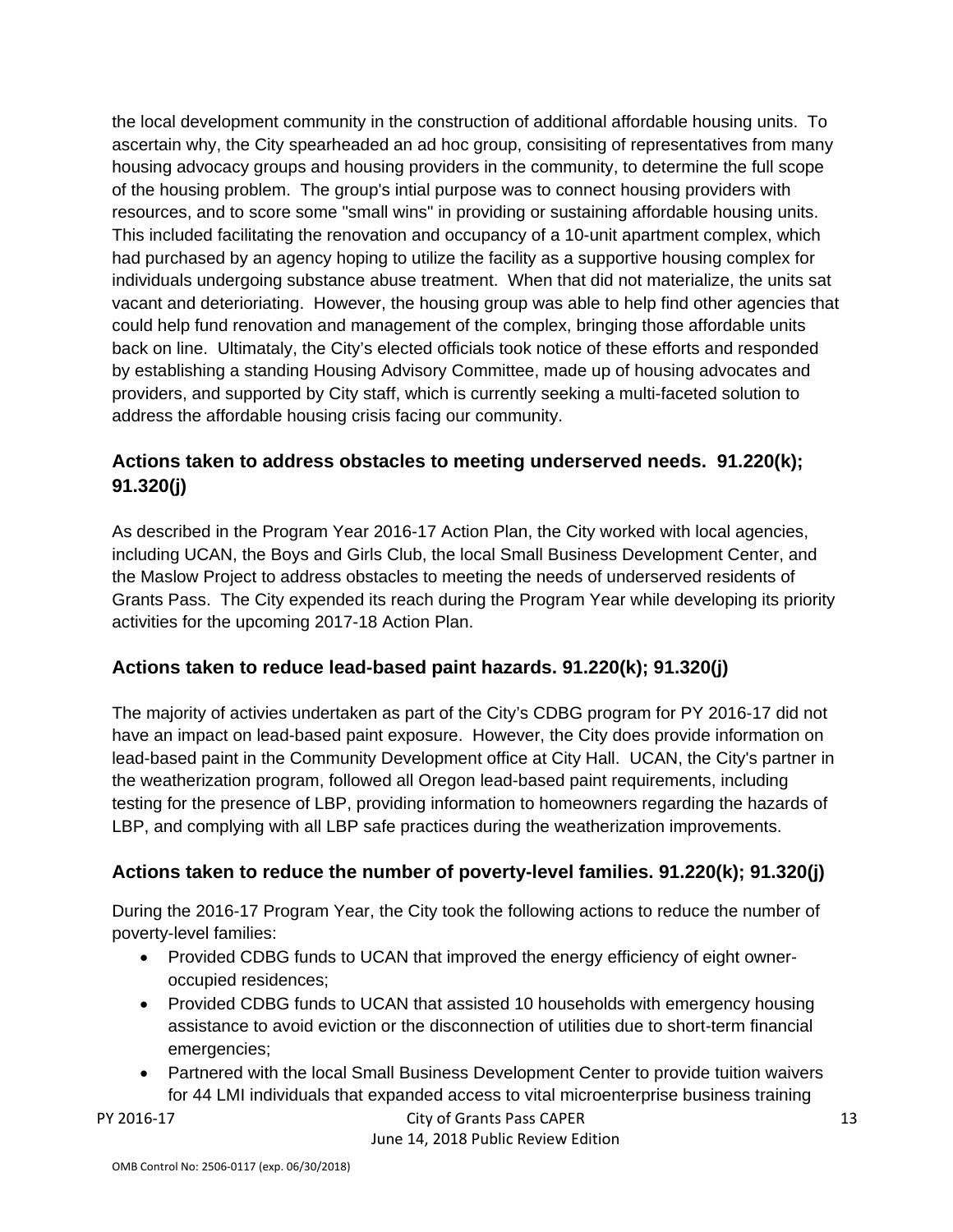opportunities;

- Partnered with the Boys and Girls Club of the Rogue Valley to provide free access to their new Be Great by 8 youth training program. CDBG funds provided by the City allowed the Club's programming to reach 146 youth from LMI families; and
- Partnered with the Maslow Project to provide outreach and supportive services to 241 homeless youth attending schools in Grants Pass.

## **Actions taken to develop institutional structure. 91.220(k); 91.320(j)**

The Program Year 2016-17 Action Plan included the following activities aimed to develop and improve institutional structures:

- City staff participated in several webinars and other online trainings provided by HUD necessary to implement and develop CDBG programming;
- City staff kept local elected officials apprised of CDBG program activities throughout the Program Year; and
- City staff continued collaboration with local stakeholders and advocacy groups during the Program Year.

## **Actions taken to enhance coordination between public and private housing and social service agencies. 91.220(k); 91.320(j)**

The City has established relationships with local housing and social service agencies that were maintained during the Program Year. Specifically, the City undertook the following actions:

- Participated in an ad hoc group of local affordable housing providers and advocates with the goal of connecting viable projects to possible funding sources;
- Attended monthly meetings of the Josephine County Housing and Community Development Council, the PHA that serves the needs of community members with its Section 8, VASH, and other HUD-based housing assistance programs; and
- Established a standing Housing Advisory Committee, consisting of housing stakeholders and backed with City staff, to assist the City Council in making policy changes that will address the community's affordable housing crisis.

## **Identify actions taken to overcome the effects of any impediments identified in the jurisdictions analysis of impediments to fair housing choice. 91.520(a)**

During PY 2015-16 the City engaged a qualified consultant to assist in data collection, public outreach and involvement, analysis, and recommendations to overcome institutional barriers to fair housing choice. The City Council reviewed the final product and approved its adoption. By and large, very few impediments to fair housing choice were identified, and most impediments might be resolved through continued outreach and education, particularly to the rental community, which is where the majority of impediments were observed. Public sector impediments identified included a difficulty siting publicly-assisted housing developments, the need for ongoing outreach and education on the subject of fair housing laws, and a possible inconsistency in zoning codes and definitions relating to "family".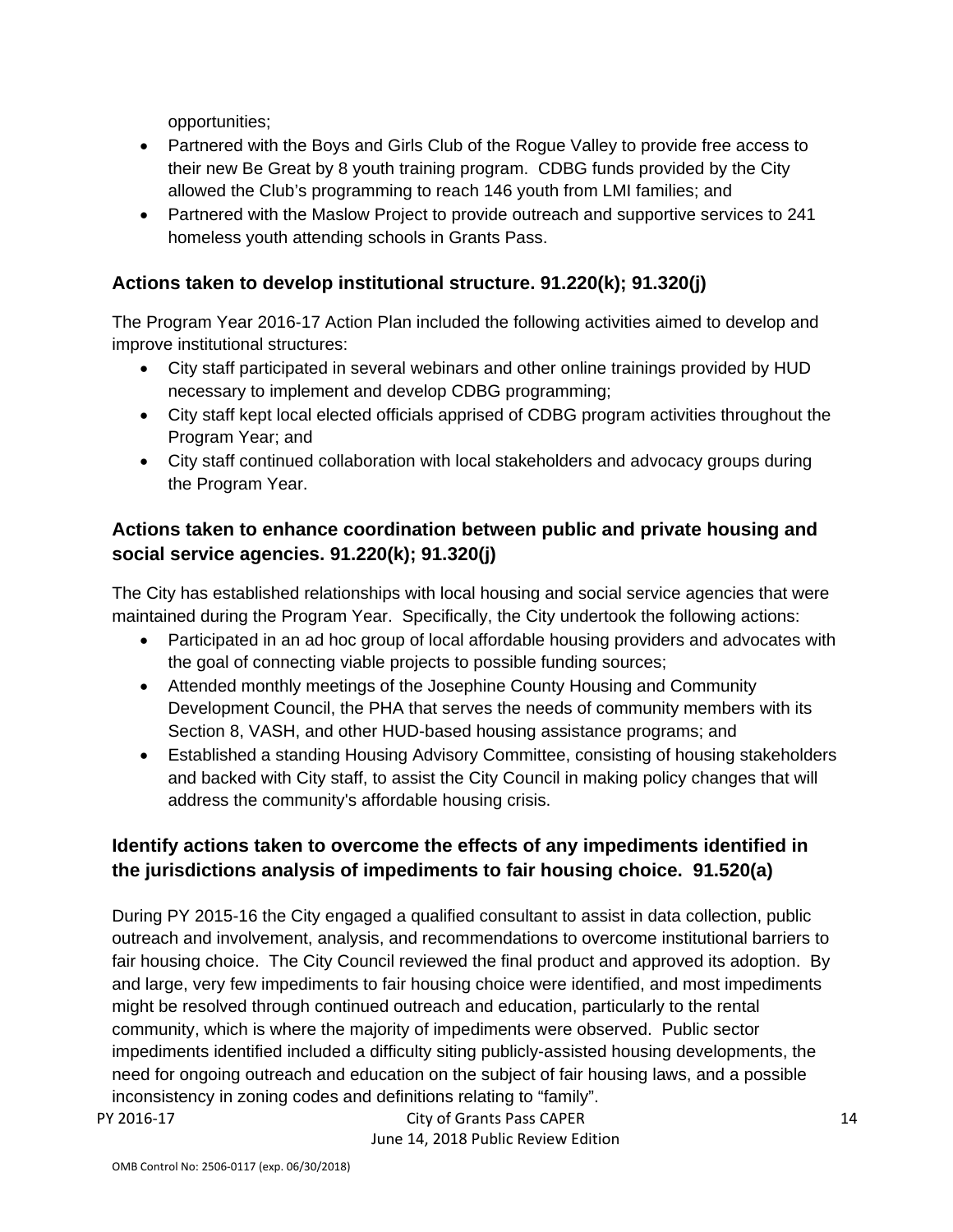During PY 2016-17, the City Council established a Housing Advisory committee, which is engaging the local housing development community, and providing needed educational opportunities that will seek to address the above referenced deficiencies in fair housing.

## **CR-40 - Monitoring 91.220 and 91.230**

**Describe the standards and procedures used to monitor activities carried out in furtherance of the plan and used to ensure long-term compliance with requirements of the programs involved, including minority business outreach and the comprehensive planning requirements** 

The City, with input from HUD, developed a CDBG grant recipient agreement in accordance with applicable federal requirements for the 2015-16 program year. This agreement structure set up the programmatic requirements and delivery expectations of the City's block grant program, and established a quarterly reporting and reimbursement process that will allowed City program managers early opportunities to work with grant recipients should programmatic issues occur.

In September, 2017, HUD staff conducted an on-site monitoring of City CDBG programs from PYs 2015-16 and 2016-17 to determine performance and compliance with applicable federal regulations. HUD staff identified two findings and three concerns, which the City has addressed. Additionally, City staff observed proper monitoring techniques that will be utilized while conducting programmatic reviews of CDBG subrecipients.

No minority-owned businesses were identified in the 2016 Program Year. Recipient agreements require good-faith efforts to provide minority and women-owned businesses an opportunity to participate in the performance of the contract.

## **Citizen Participation Plan 91.105(d); 91.115(d)**

## **Describe the efforts to provide citizens with reasonable notice and an opportunity to comment on performance reports**.

The City published a notice in the *Grants Pass Daily Courier* advertsing a combined public meeting scheduled on April 17, 2017 for the purpose of soliciting input from the general public and CDBG stakeholders on the City's PY 2016-17 activities. The same notice was posted on the City's website and public notice display board, and also emailed directly to agencies and interested parties. This meeting also solicited comments to draft the PY 2017-18 Action Plan. Several comments were received regarding community priorities for the PY 17-18 Action Plan but no comments were received regarding PY 2016-17 activities.

Notice announcing the public comment period of the draft CAPER was published on June 7, 2018 for the comment period beginning on June 14. The draft CAPER was